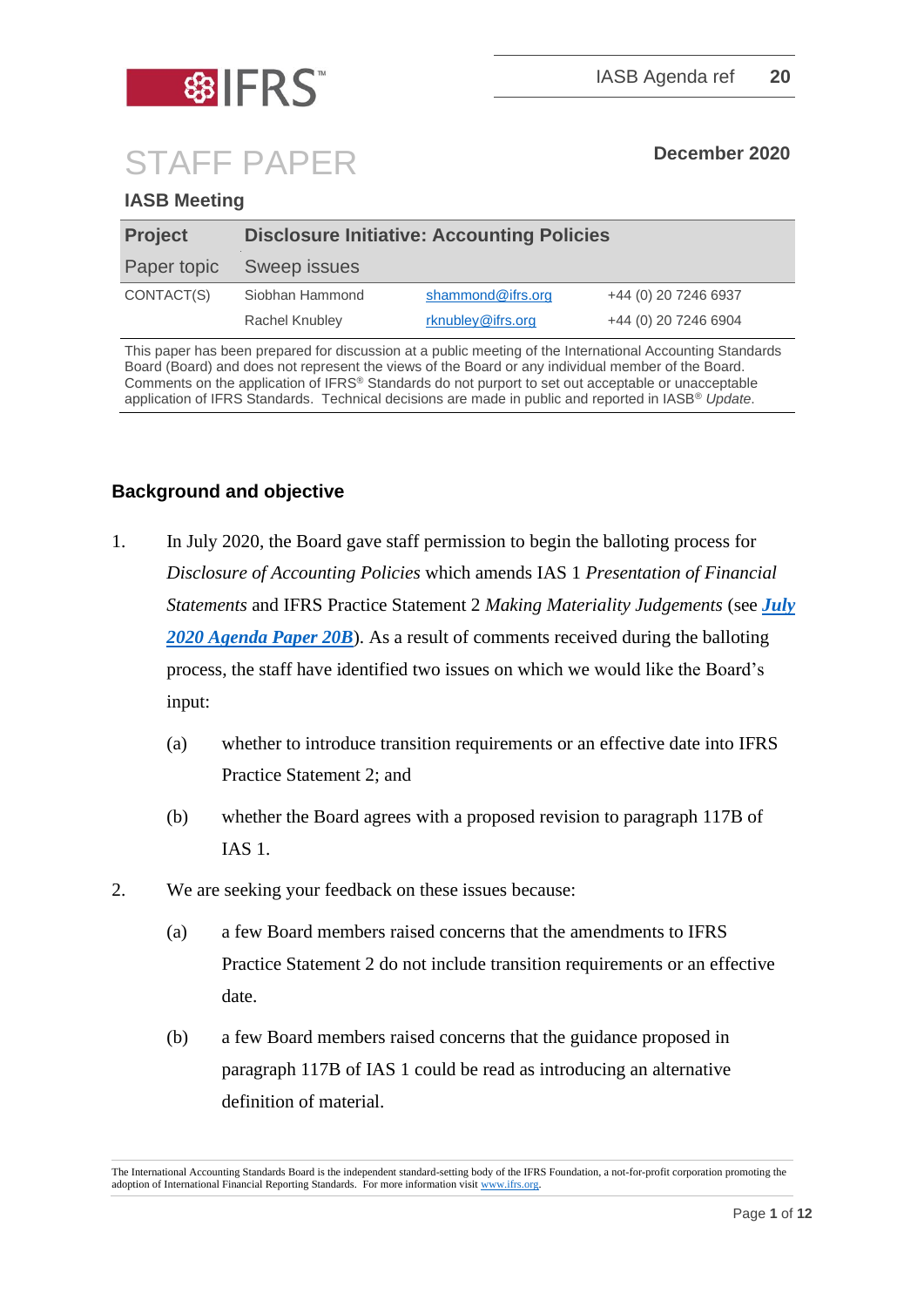3. We have not identified any additional issues that we need to discuss with the Board at this stage.

#### **Summary of staff recommendations**

- 4. The staff recommend that the Board does not add transition requirements or an effective date to the amendments to IFRS Practice Statement 2 (see paragraphs 7-17).
- 5. The staff recommend that paragraph 117B of IAS 1 should state that accounting policy information is expected to meet the definition of material if it is needed to understand other material information in the financial statements (see paragraphs 18- 24).

#### **Overview**

- 6. This paper is structured as follows:
	- (a) Transition requirements and effective date for IFRS Practice Statement 2 (paragraphs 7-17);
		- (i) Board discussions (paragraphs 7-9);
		- (ii) Staff analysis and recommendation (paragraphs 10-17);
		- (iii) Question for the Board
	- (b) Paragraph 117B of IAS 1 (paragraphs 18-24);
		- (i) Background (paragraphs 18-19);
		- (ii) Board discussions on the guidance proposed in paragraph 117B of IAS 1 (paragraph 20);
		- (iii) Staff analysis and recommendation (paragraphs 21-24);
		- (iv) Question for the Board;
	- (c) Appendix A—Extract from IFRS Practice Statement 2;
	- (d) Appendix B—Extract from the August 2020 *Due Process Handbook*;
	- (e) Appendix C—Example of transition requirements and an effective date for the amendments to IFRS Practice Statement 2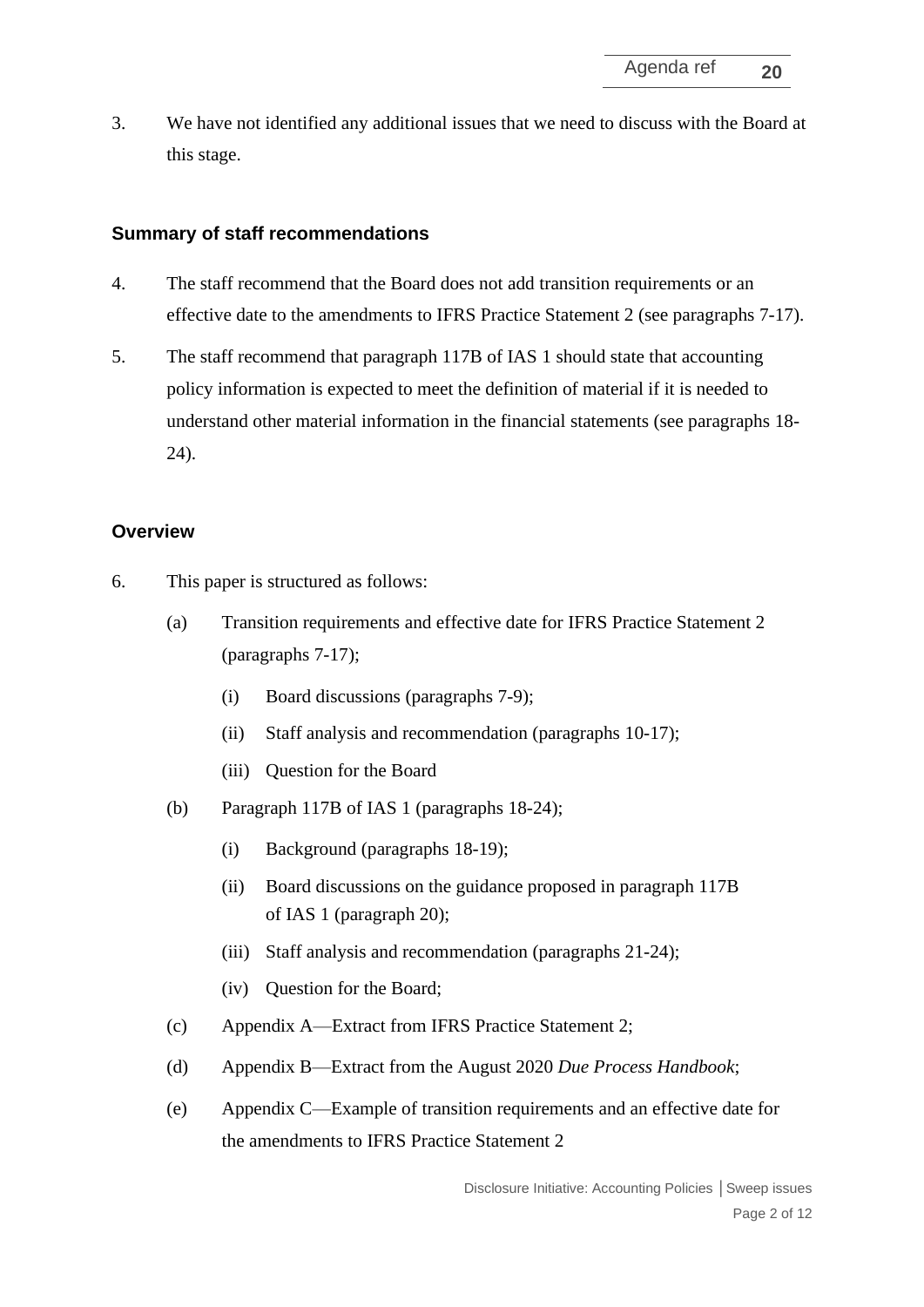#### **Transition requirements and effective date for IFRS Practice Statement 2**

#### *Board discussions*

- 7. The Board discussed and tentatively decided on the transition requirements and effective date of the amendments to IAS 1 at its July 2020 Board meeting (see *[July](https://cdn.ifrs.org/-/media/feature/meetings/2020/july/iasb/ap20a-disclosure-initiative-accounting-policies.pdf)  [2020 Agenda Paper 20A](https://cdn.ifrs.org/-/media/feature/meetings/2020/july/iasb/ap20a-disclosure-initiative-accounting-policies.pdf)*). At that meeting, one Board member suggested adding transition requirements and an effective date to the amendments to IFRS Practice Statement 2 to clarify that an entity should only apply the amendments to IFRS Practice Statement 2 when it also applies the amendments to IAS 1.
- 8. In response to this comment, staff added a paragraph to the draft Basis for Conclusions to the amendments to IFRS Practice Statement 2 explaining that an entity should consider applying the amended guidance when it also applies the related amendments to IAS 1.
- 9. However, a few Board members raised concerns about this approach. These Board members thought that the Board should introduce transition requirements or an effective date in the body of IFRS Practice Statement 2 for the following reasons:
	- (a) Adding a description of the effective date of the amendments would be consistent with the Board's tentative decisions for IFRS Practice Statement 1 *Management Commentary*. At its October 2020 meeting, the Board tentatively decided that entities wishing to state compliance with IFRS Practice Statement 1 would be required to apply the revised IFRS Practice Statement 1 for annual reporting periods beginning on after the date of its publication with earlier application permitted (see *[October 2020](https://cdn.ifrs.org/-/media/feature/meetings/2020/october/iasb/ap15c-management-commentary.pdf)  [Agenda Paper 15C](https://cdn.ifrs.org/-/media/feature/meetings/2020/october/iasb/ap15c-management-commentary.pdf)* and paragraph 10(a)).
	- (b) Paragraph 89 of IFRS Practice Statement 2 (see Appendix A) already includes guidance about its application date (ie a description of the date from when the guidance in IFRS Practice Statement 2 can be applied). Consequently, the amendments to IFRS Practice Statement 2 should include something similar (see paragraph 10(b)-(c)).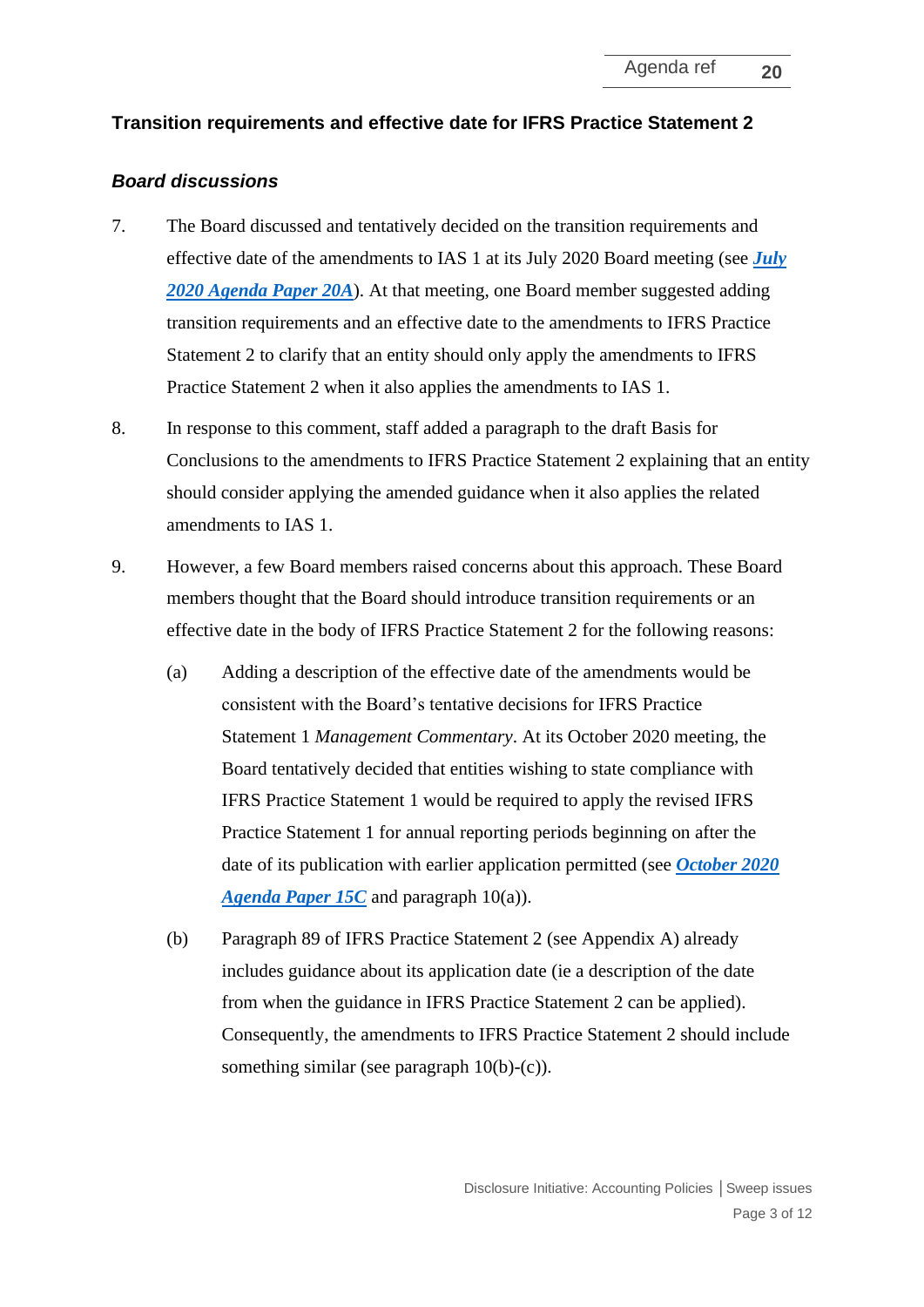- (c) Adding transition requirements or an effective date avoids the risk of an entity applying the guidance being added to IFRS Practice Statement 2 without also applying the amendments to IAS 1 (see paragraph 10(d)).
- (d) Transition requirements or an effective date should be included in the body of Practice Statements rather than in the Basis for Conclusions (see paragraph 16).

#### *Staff analysis and recommendation*

- 10. The staff do not recommend adding transition requirements or an effective date to the amendments to IFRS Practice Statement 2 because:
	- (a) There are differences between the purpose of IFRS Practice Statement 1 and IFRS Practice Statement 2 which justify a different approach to transition requirements and effective dates (see paragraphs 11-12).
	- (b) Adding transition requirements or an effective date to the amendments to IFRS Practice Statement 2 would be inconsistent with the approach the Board has taken to other material that accompanies, and/or supports the application of, IFRS Standards such as agenda decisions, illustrative examples, implementation guidance and educational material (see paragraphs 13-14).
	- (c) Adding transition requirements or an effective date to the amendments to IFRS Practice Statement 2 would be inconsistent with previous amendments to IFRS Practice Statement 2. For example, in October 2019 the Board amended the definition of material in paragraph 7 of IAS 1, which resulted in amendments to IFRS Practice Statement 2. The amendments to IFRS Practice Statement 2 that resulted from the *Definition of Material* were not accompanied by transition requirements or an effective date.
	- (d) Adding transition requirements or an effective date to the amendments to IFRS Practice Statement 2 would be unnecessary. We do not think it would be possible for an entity to apply the amendments to IFRS Practice Statement 2 independently of applying the amendments to IAS 1. This is

Disclosure Initiative: Accounting Policies **│**Sweep issues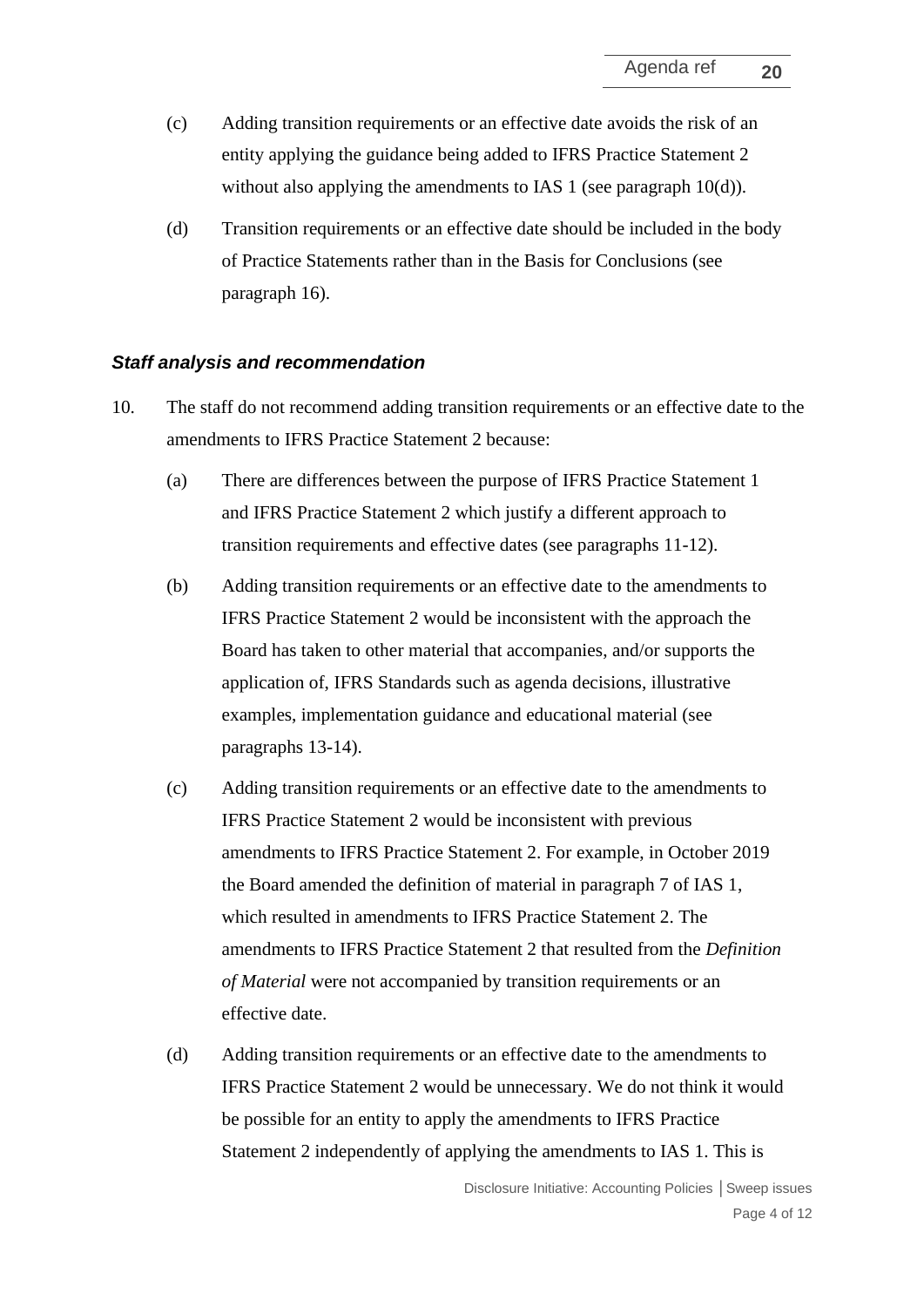because, until the amendments to IAS 1 become effective, an entity is required to disclose its significant accounting policies (see paragraph 117 of IAS 1) rather than its material accounting policy information so the guidance on identifying material accounting policy information in IFRS Practice Statement 2 is arguably not relevant.

(e) Adding transition requirements or an effective date to the amendments to IFRS Practice Statement 2 could be seen as undermining the nonmandatory status of IFRS Practice Statement 2.

#### *The different purpose of IFRS Practice Statement 1*

- 11. The purpose of IFRS Practice Statement 1 is similar to the purpose of an IFRS Standard—an entity may be required or choose to prepare management commentary that complies with IFRS Practice Statement 1, just as it may be required or choose to prepare financial statements that comply with IFRS Standards. Consequently, revisions to IFRS Practice Statement 1 have a similar status to revisions to an IFRS Standard and require an effective date—that is, a date from when an entity that wishes to assert compliance must apply the revised version.
- 12. In contrast, similar to agenda decisions and educational material, the purpose of IFRS Practice Statement 2 is to improve the consistent application of the Standards. In particular, IFRS Practice Statement 2 seeks to improve the consistent application of the definition of material in paragraph 7 of IAS 1 and does not add or change the requirements in the Standards (see Appendix A). The Disclosure Initiative: Accounting Policies project is adding guidance to IFRS Practice Statement 2 to improve the consistent application of the definition of material to accounting policy disclosures. So, like agenda decisions and educational material, the amendments to IFRS Practice Statement 2 would not require an effective date.

#### *Due Process Handbook*

13. The *Due Process Handbook* has no specific requirements regarding transition requirements or an effective date for non-mandatory guidance, or amendments to nonmandatory guidance, such as that contained in IFRS Practice Statement 2.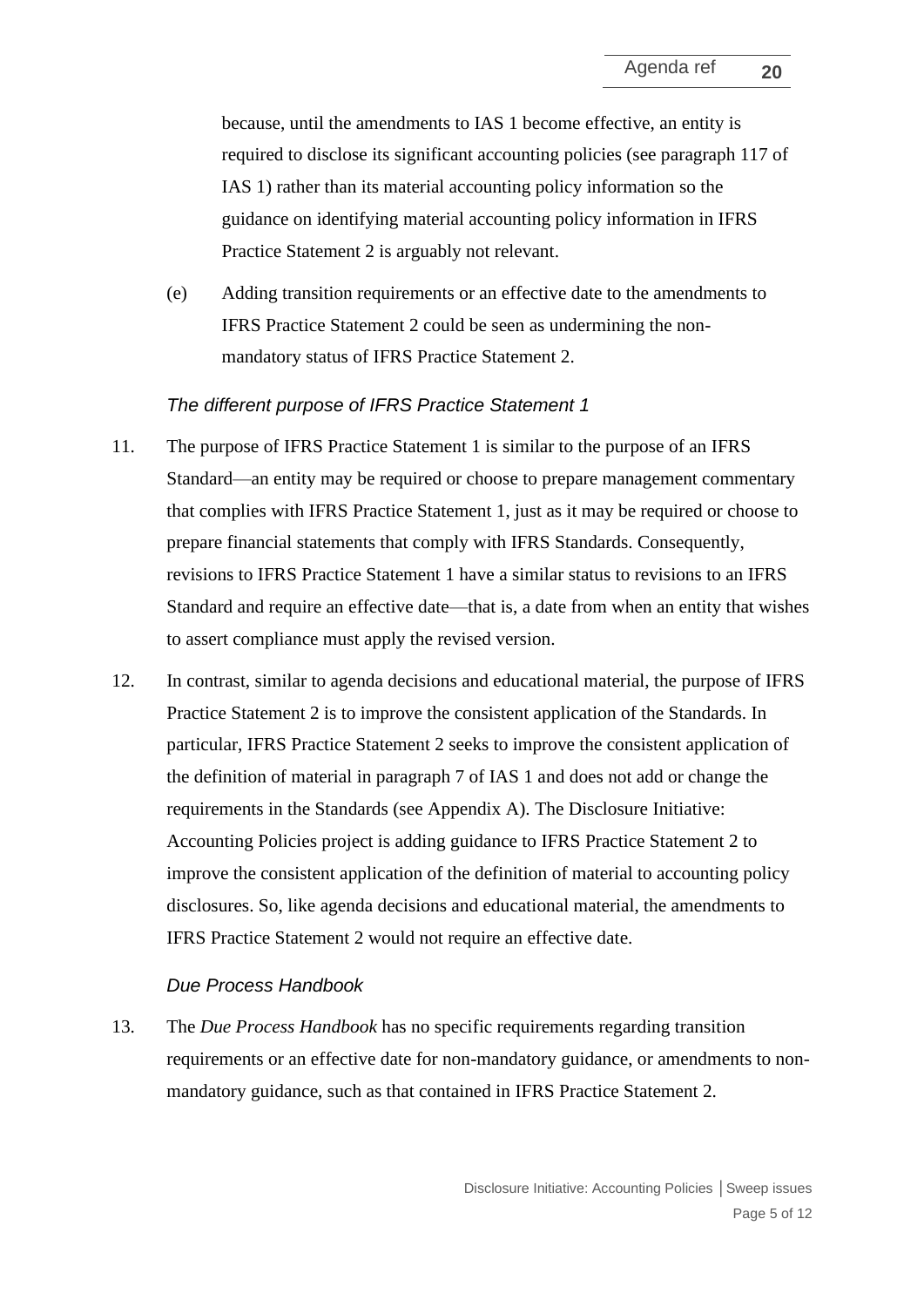- 14. The Board has the following approach with respect to agenda decisions and implementation guidance/illustrative examples:
	- (a) agenda decisions—because they reiterate what IFRS Standards already require, agenda decisions are not accompanied by transition requirements or an effective date. IAS 8 *Accounting Policies, Changes in Accounting Estimates and Errors* applies if, as a result of an agenda decision, an entity determines that it needs to change an accounting policy. It is expected that an entity would be entitled to sufficient time to make that determination and implement any necessary accounting policy change (see Appendix B and paragraph 8.6 of the *Due Process Handbook*).
	- (b) implementation guidance and illustrative examples:
		- (i) amendments made directly to implementation guidance or illustrative examples (ie the amendments are not accompanied by amendments to the relevant Standard)—these types of amendments take effect immediately and are not accompanied by a description of transition requirements or an effective date (for example, *Annual Improvements to IFRS Standards 2018- 2020*, issued in May 2020, amended an IFRS 16 *Leases* illustrative example which took effect immediately and was not accompanied by transition requirements or an effective date).
		- (ii) amendments made to implementation guidance or illustrative examples as a result of amendments being made to the related Standard—these types of amendments will only appear in the 'required' text (or take effect) when the amendments to the related Standard take effect and are not accompanied by a description of transition requirements or an effective date.

#### *Staff recommendation*

- 15. For the reasons discussed in paragraph 10, staff recommend that the Board does not add transition requirements or an effective date to the amendments to IFRS Practice Statement 2.
- 16. Furthermore, we agree with those Board members that think guidance about transition requirements and an effective date should not be included in the Basis for Conclusions to Practice Statements. Should the Board agree with the staff recommendation in

Disclosure Initiative: Accounting Policies **│**Sweep issues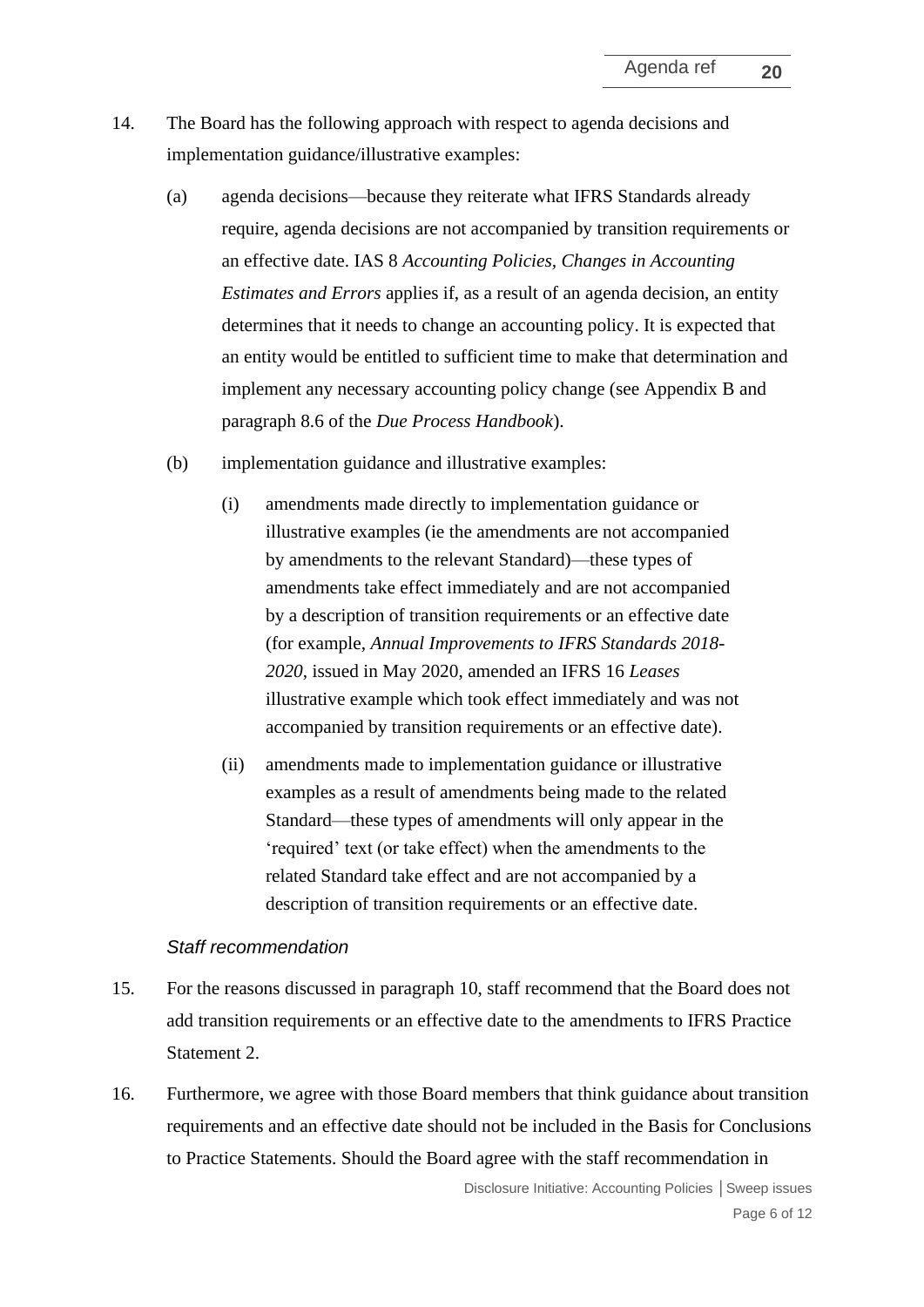paragraph 15, we would remove the guidance currently included in the draft Basis for Conclusions to the amendments to IFRS Practice Statement 2.

17. Should the Board disagree with staff recommendation in paragraph 15, we have included in Appendix C an example of what a paragraph about transition requirements and an effective date for the amendments to IFRS Practice Statement 2 could look like.

#### *Question for the Board*

**Question 1**

Does the Board agree with the staff recommendation in paragraph 15?

#### **Paragraph 117B of IAS 1**

#### *Background*

18. The current draft of paragraph 117B of IAS 1 reads:

117B Accounting policy information is material if users of an entity's financial statements would need it to understand other material information in the financial statements so that those users can make decisions about providing resources to the entity. For example, …

19. A few Board members raised concerns that the guidance proposed in the first sentence of paragraph 117B of IAS 1 would introduce an alternative definition of material by stating, or implying, that accounting policy information is material if it is needed to understand other material information in the financial statements. These Board members were concerned that accounting policy information could be assessed as material without an entity considering whether that accounting policy information also meets the definition of material in paragraph 7 of IAS 1.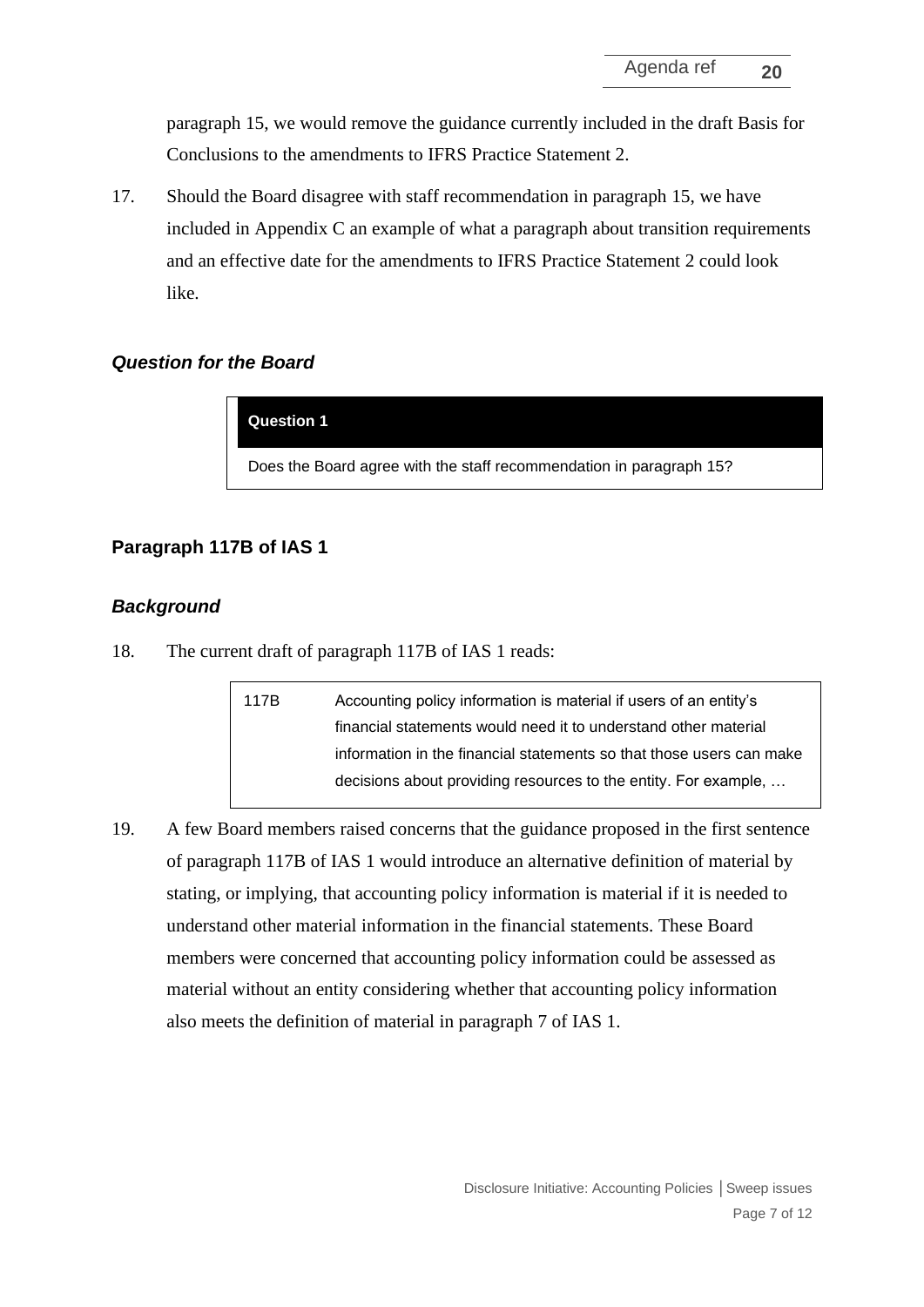## *Board discussions on the guidance proposed in paragraph 117B of IAS 1*

20. At its December 2018 meeting (see *December 2018 [Agenda Paper 11A](https://cdn.ifrs.org/-/media/feature/meetings/2018/december/iasb/ap11a-di.pdf)*), the Board discussed how the definition of material could apply to accounting policy information. The staff analysis in *December 2018 Agenda Paper 11A* concluded that accounting policy information considered in isolation would rarely be assessed as material because it would be unlikely to affect the decisions of users of financial statements. However, accounting policy information may be considered material when that information is considered together with other material information in a complete set of financial statements. In other words, that accounting policy information would be material if its disclosure were needed for primary users to understand information provided about material transactions, other events or conditions in the financial statements so that those users can make decisions about providing resources to an entity.

#### *Staff analysis and recommendation*

- 21. Staff agree with the concerns raised by a few Board members as described in paragraph 19.
- 22. It was not the Board's intention that the guidance in paragraph 117B of IAS 1 be considered or applied independently of the definition of material. Instead, paragraph 117B of IAS 1 was intended to act as guidance to help entities apply the definition of material to accounting policy information.
- 23. We think the best way to address these concerns is to revise the drafting of 117B of IAS 1. We recommend revising the first sentence of paragraph 117B of IAS 1 to instead state that accounting policy information is expected to meet the definition of material if it is needed to understand other material information in the financial statements. For example:

117B Accounting policy information is expected to be material if it is needed material if users of the entity's financial statements would need it to understand other material information in the financial statements so that those users can make decisions about providing resources to the entity. For example, …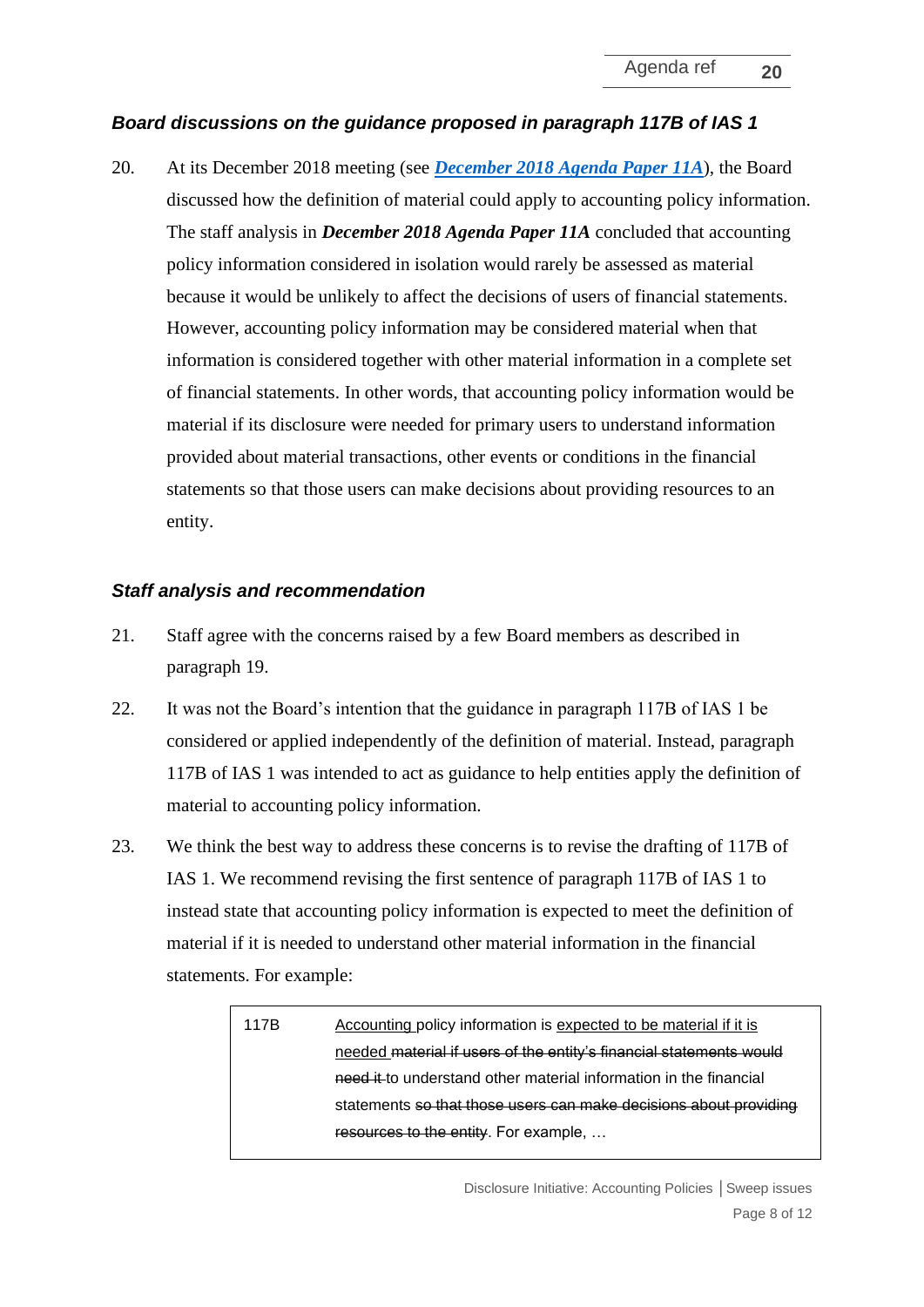- 24. We think this change:
	- (a) is consistent with previous discussions and decisions made by the Board (see paragraph 20); and
	- (b) would still result in the same outcome—ie that the materiality of accounting policy information is not only considered in isolation, but also considered as part of the financial statements taken a whole.

# *Question for the Board*

#### **Question 2**

Does the Board agree with the staff recommendation in paragraph 23?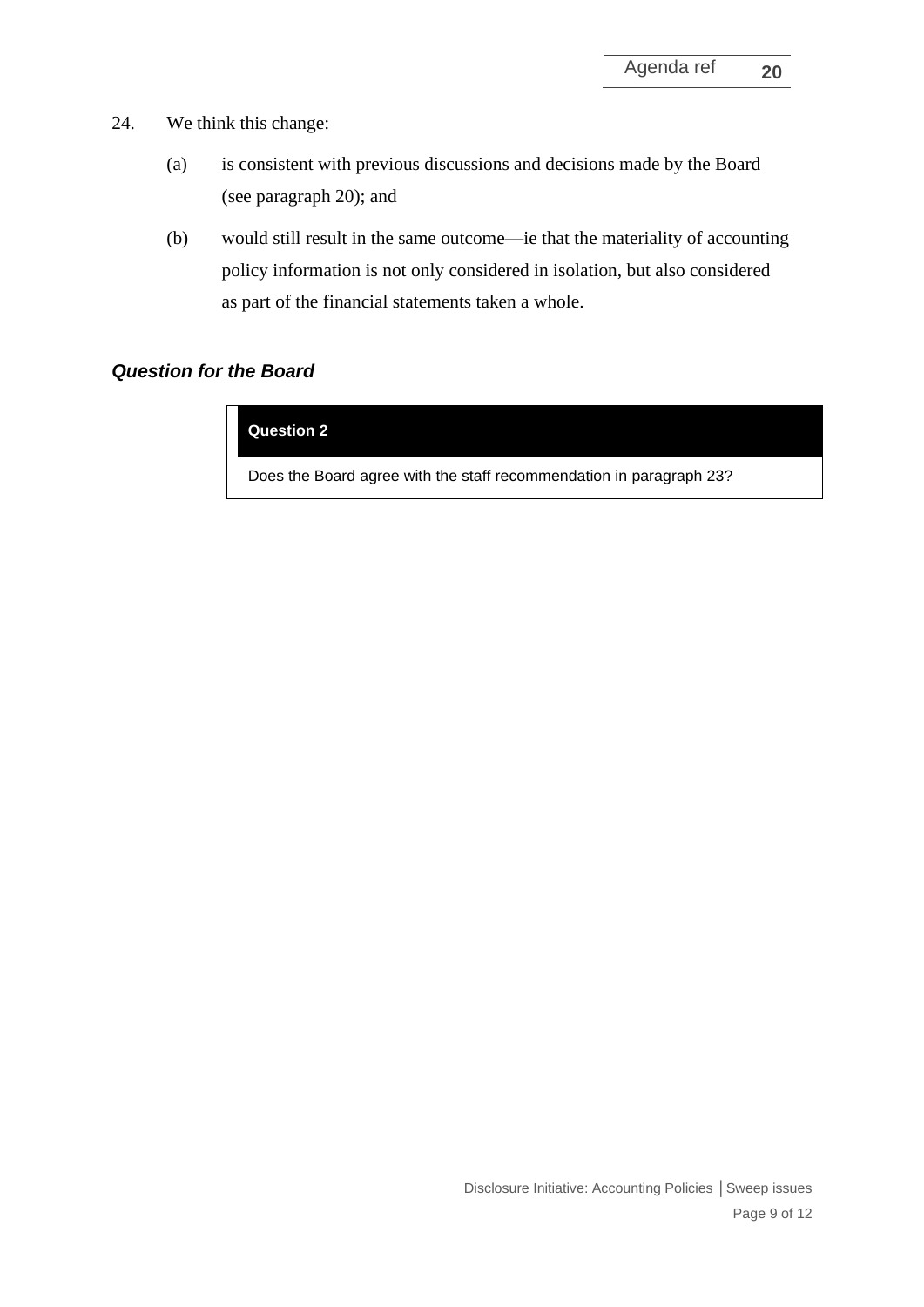# **Appendix A—Extract from IFRS Practice Statement 2**

…

#### **Application date**

89 This Practice Statement does not change any requirements in IFRS Standards or introduce any new requirements. An entity that chooses to apply the guidance in the Practice Statement is permitted to apply it to financial statements prepared from 14 September 2017.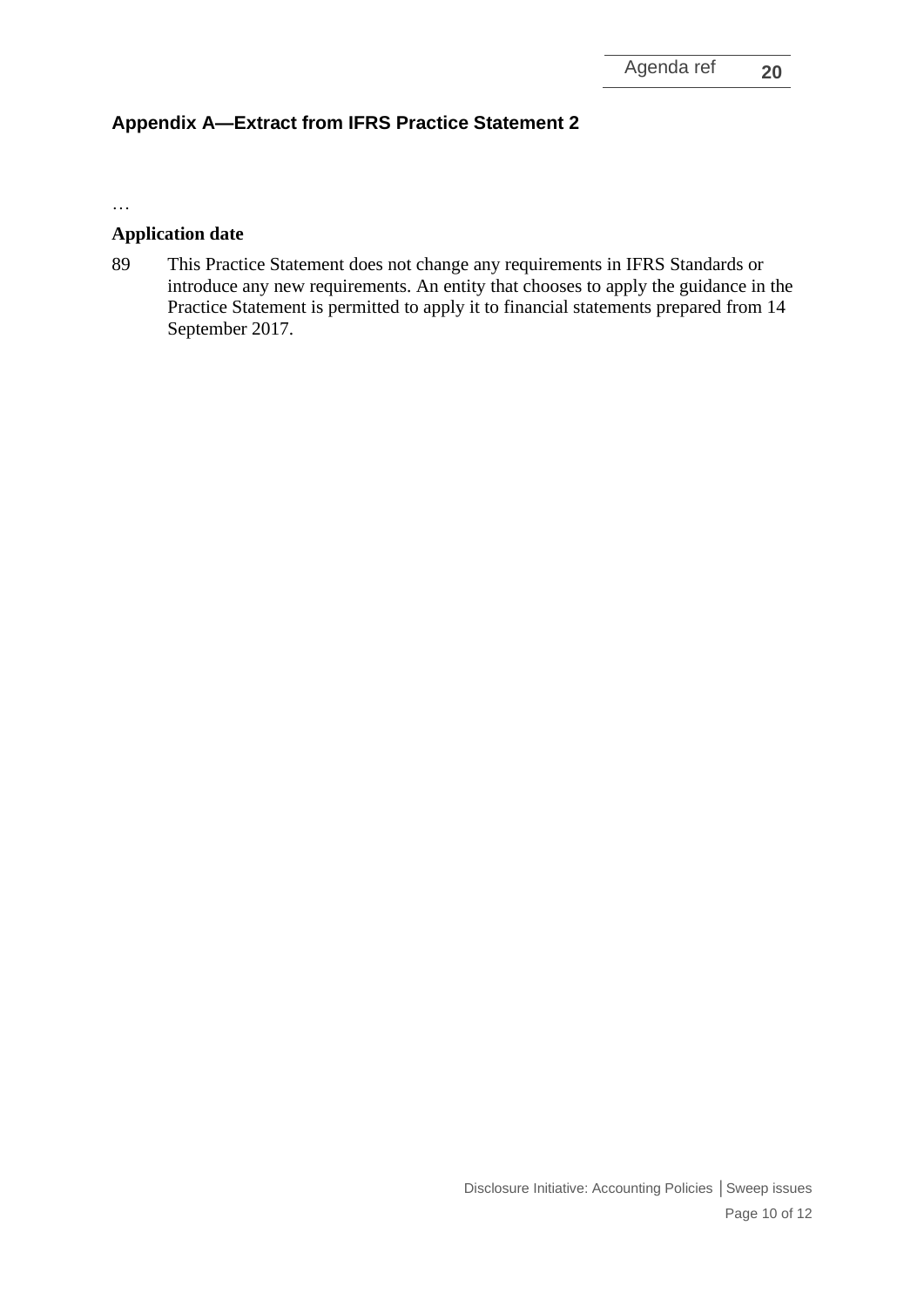# **Appendix B—Extract from the August 2020** *Due Process Handbook*

…

8.6 Explanatory material may provide additional insights that might change an entity's understanding of the principles and requirements in IFRS Standards. Because of this, an entity might determine that it needs to change an accounting policy as a result of an agenda decision. It is expected that an entity would be entitled to sufficient time to make that determination and implement any necessary accounting policy change (for example, an entity may need to obtain new information or adapt its systems to implement a change). Determining how much time is sufficient to make an accounting policy change is a matter of judgement that depends on an entity's particular facts and circumstances. Nonetheless an entity would be expected to implement any change on a timely basis and, if material, consider whether disclosure related to the change is required by IFRS Standards.

…